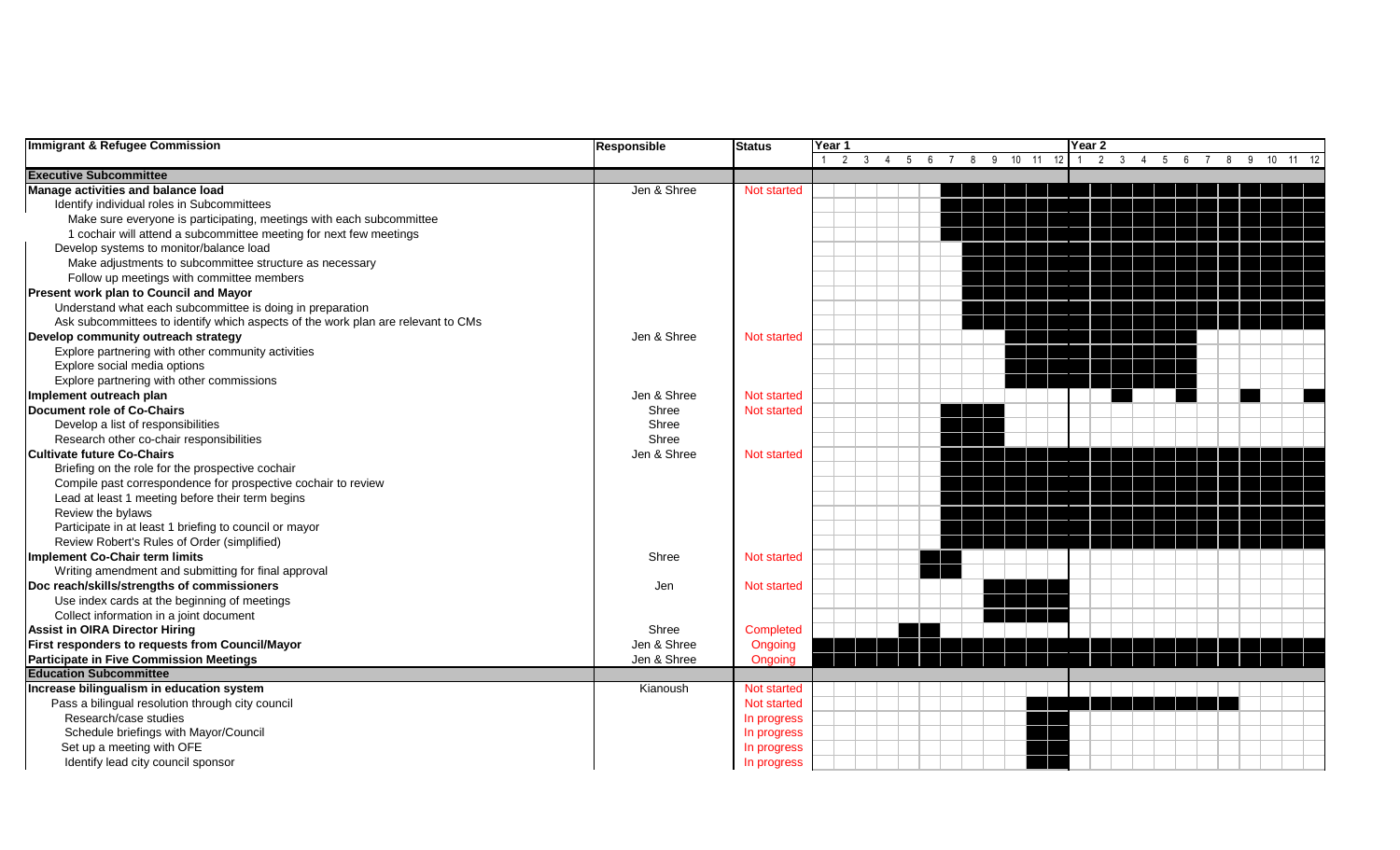| Develop sample language                                                                               |               | In progress        |  |  |  |  |  |  |  |  |
|-------------------------------------------------------------------------------------------------------|---------------|--------------------|--|--|--|--|--|--|--|--|
| Include language of standards to engage with LEP families                                             |               |                    |  |  |  |  |  |  |  |  |
| Include how languages should be prioritized                                                           |               |                    |  |  |  |  |  |  |  |  |
| Outreach to community contacts for feedback                                                           |               |                    |  |  |  |  |  |  |  |  |
| Communications plan - possibly ethnic media                                                           |               |                    |  |  |  |  |  |  |  |  |
| Explore possiblity of co-passing resolution with SPS school board                                     |               |                    |  |  |  |  |  |  |  |  |
| Present to other commissions                                                                          |               |                    |  |  |  |  |  |  |  |  |
| Develop timeline and follow process                                                                   |               |                    |  |  |  |  |  |  |  |  |
| <b>Preschool for All</b>                                                                              | Roxana        | Not started        |  |  |  |  |  |  |  |  |
| Continue to follow/track RSJI toolkit process                                                         |               | Not started        |  |  |  |  |  |  |  |  |
| Meet with Departments who will be part of analysis process                                            |               |                    |  |  |  |  |  |  |  |  |
| Clarify how analysis will be utilized/implemented                                                     |               |                    |  |  |  |  |  |  |  |  |
| Continue to be involved at implementation level                                                       |               | Not started        |  |  |  |  |  |  |  |  |
| Monitor how concerns expressed in I & R letter are being addressed                                    |               |                    |  |  |  |  |  |  |  |  |
| Hold for Year 2 - pending passage of ballot measure                                                   |               |                    |  |  |  |  |  |  |  |  |
| <b>Parent Engagement</b>                                                                              | Michele       | <b>Not started</b> |  |  |  |  |  |  |  |  |
| Promote community/ involvement in decision making process for selection/distribution of fam/ed levy   |               | Not started        |  |  |  |  |  |  |  |  |
| Briefing from Office For Education for next launch of levy dollars and process                        |               |                    |  |  |  |  |  |  |  |  |
| Research best practices to effectively engage and support I&R parents                                 |               | In progress        |  |  |  |  |  |  |  |  |
| Brainstorm institution to assist with research                                                        |               |                    |  |  |  |  |  |  |  |  |
| Identify community members that can represent I&R concerns/serve on OFE levy subcommittee             |               |                    |  |  |  |  |  |  |  |  |
| <b>Adult Education</b>                                                                                | Simon         | Not started        |  |  |  |  |  |  |  |  |
| Support OIRA LEP strategy launch to ensure I & R communities are targeted and needs are met           |               |                    |  |  |  |  |  |  |  |  |
| If data exists on the I & R workforce trajectories gather and understand                              |               |                    |  |  |  |  |  |  |  |  |
| Gather info & learn abt diff adult ed strategies thru meeting w/ CBO and comm. stakeholders           |               |                    |  |  |  |  |  |  |  |  |
| Look into transfer of foreign degrees or credentials in various fields to support I & R professionals |               | In progress        |  |  |  |  |  |  |  |  |
| <b>Meeting in the community</b>                                                                       |               | Not started        |  |  |  |  |  |  |  |  |
| Have feedback from parents/students                                                                   |               |                    |  |  |  |  |  |  |  |  |
| <b>Immigration Subcommittee</b>                                                                       |               |                    |  |  |  |  |  |  |  |  |
| <b>Deportation resolution</b>                                                                         | Dori/Riddhi   | Completed          |  |  |  |  |  |  |  |  |
| <b>Divestment resolution</b>                                                                          | Dori/Riddhi   | In progress        |  |  |  |  |  |  |  |  |
| Work with HRC and community groups on resolution                                                      |               | In progress        |  |  |  |  |  |  |  |  |
| Commission field trip: visit NWDC                                                                     |               | In progress        |  |  |  |  |  |  |  |  |
| Prevention Campaign/Emergency Plans when facing detention                                             | Riddhi/Dori   |                    |  |  |  |  |  |  |  |  |
| Review and update available materials                                                                 | Susana/Riddhi | In progress        |  |  |  |  |  |  |  |  |
| Gather estimates and work with OIRA on budget for expenses                                            |               | Not started        |  |  |  |  |  |  |  |  |
| Create list of contacts and city locations for distribution                                           |               | <b>Not started</b> |  |  |  |  |  |  |  |  |
| Finalize distribution plan                                                                            |               | Not started        |  |  |  |  |  |  |  |  |
| <b>Immigration Hot Topics</b>                                                                         | All           |                    |  |  |  |  |  |  |  |  |
| <b>DACA Education Campaign</b>                                                                        | Veasna        | In progress        |  |  |  |  |  |  |  |  |
| Gather information on current campaigns                                                               |               | In progress        |  |  |  |  |  |  |  |  |
| Research what other cities have done                                                                  |               | In progress        |  |  |  |  |  |  |  |  |
|                                                                                                       |               |                    |  |  |  |  |  |  |  |  |
| Track progress on renewal                                                                             |               | In progress        |  |  |  |  |  |  |  |  |
| Develop plan to extend into broad I/R community, esp. expansion                                       |               | <b>Not started</b> |  |  |  |  |  |  |  |  |
| <b>Unaccompanied Minors</b>                                                                           | Dori          |                    |  |  |  |  |  |  |  |  |